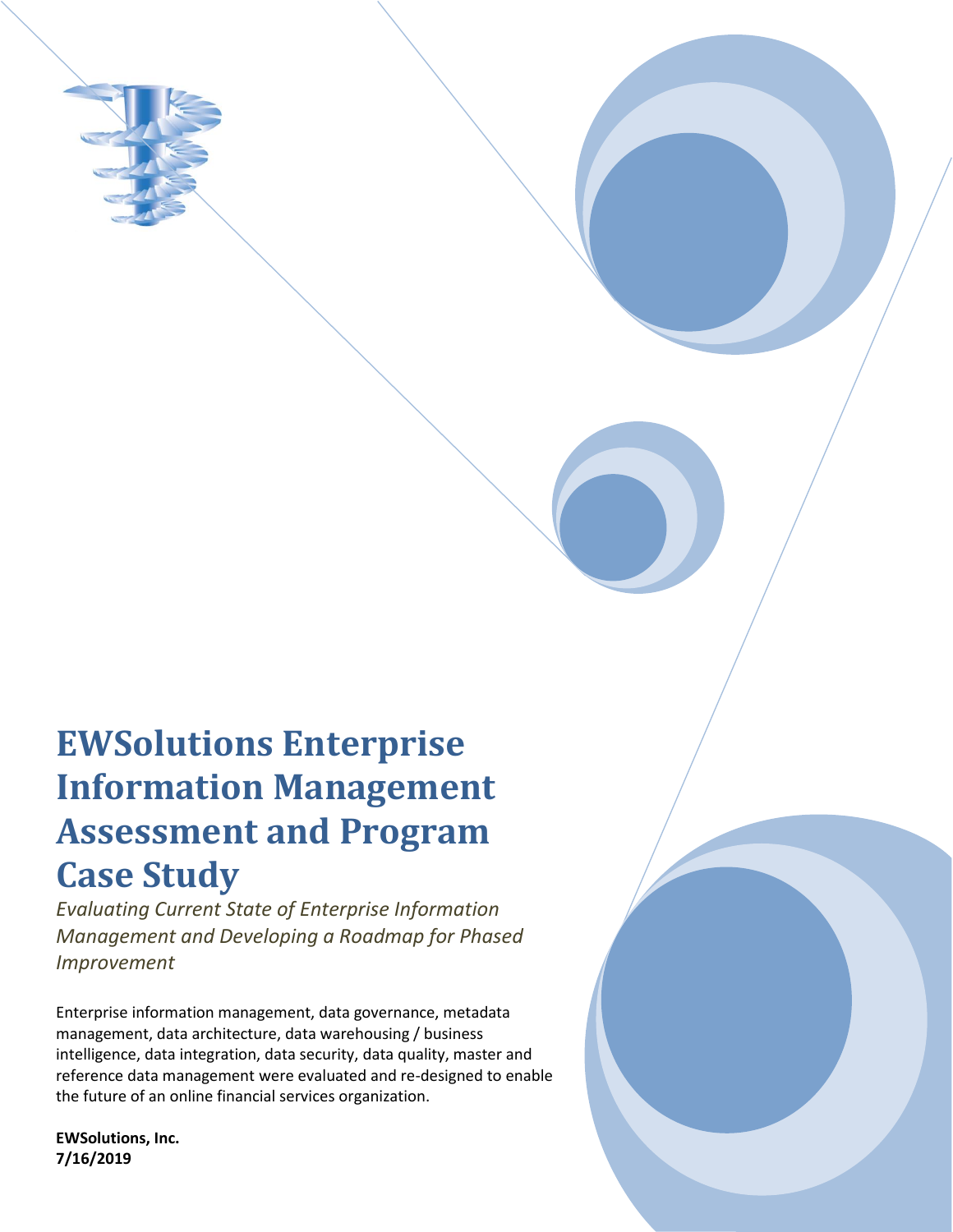## **Evaluating Enterprise Information Management Capabilities and Designing a Phased Implementation Roadmap: A Case Study in How Enterprise Warehouse Solutions Enabled Rejuvenation for Online Financial Services**

All financial services organizations have large amounts of data on their customers, prospective clients, products, services, affiliated organizations, locations, etc.… If an organization has been created from acquisition and merger of existing companies, it will have collected data with a variety of purposes, formats, and on different platforms.

For a company that came from the acquisition of several money transfer services, MoneyGram International discovered that the variety and the volume of data became a challenge to manage operationally and analytically. Providing customers with the right information about service locations, identifying agents and connecting them with prospective clients, reporting results to state and federal regulators, and adhering to laws in the various operating countries became difficult without accurate and complete data from trusted sources.

The MoneyGram brand is recognized throughout the world as a leading global payment services company. It exists with its data and information, and the company's desire to grow has been hampered by the challenges encountered when platforms do not align, processes are not in place to facilitate data and information management, and staff and customers cannot access their data securely in a timely manner.



## **Enterprise Information Management challenges identify need for change**

Over the course of several years, MoneyGram International grew through acquisitions and mergers. However, the company did not focus on the underlying enterprise information management challenges of data architecture, metadata management, data governance, master and reference data management as they combined the acquired companies' technology platforms and data sources. Additionally, their data management processes were not using proven practices and industry standards for data integration, data warehouse architecture and data warehouse metadata management, ultimately causing any applications to be too complicated, too cumbersome and too expensive to maintain.

The company retained industry leader [EWSolutions](http://www.ewsolutions.com/) and used its expert consultants to perform a complete enterprise information management current state assessment, and a companion enterprise data warehouse / business intelligence assessment. [EWSolutions t](http://www.ewsolutions.com/)eam of experienced top-level strategists was able to provide

[http://www.ewsolutions.com](http://www.ewsolutions.com/) © [info@ewsolutions.com](mailto:info@ewsolutions.com) entity and the example of the Page 2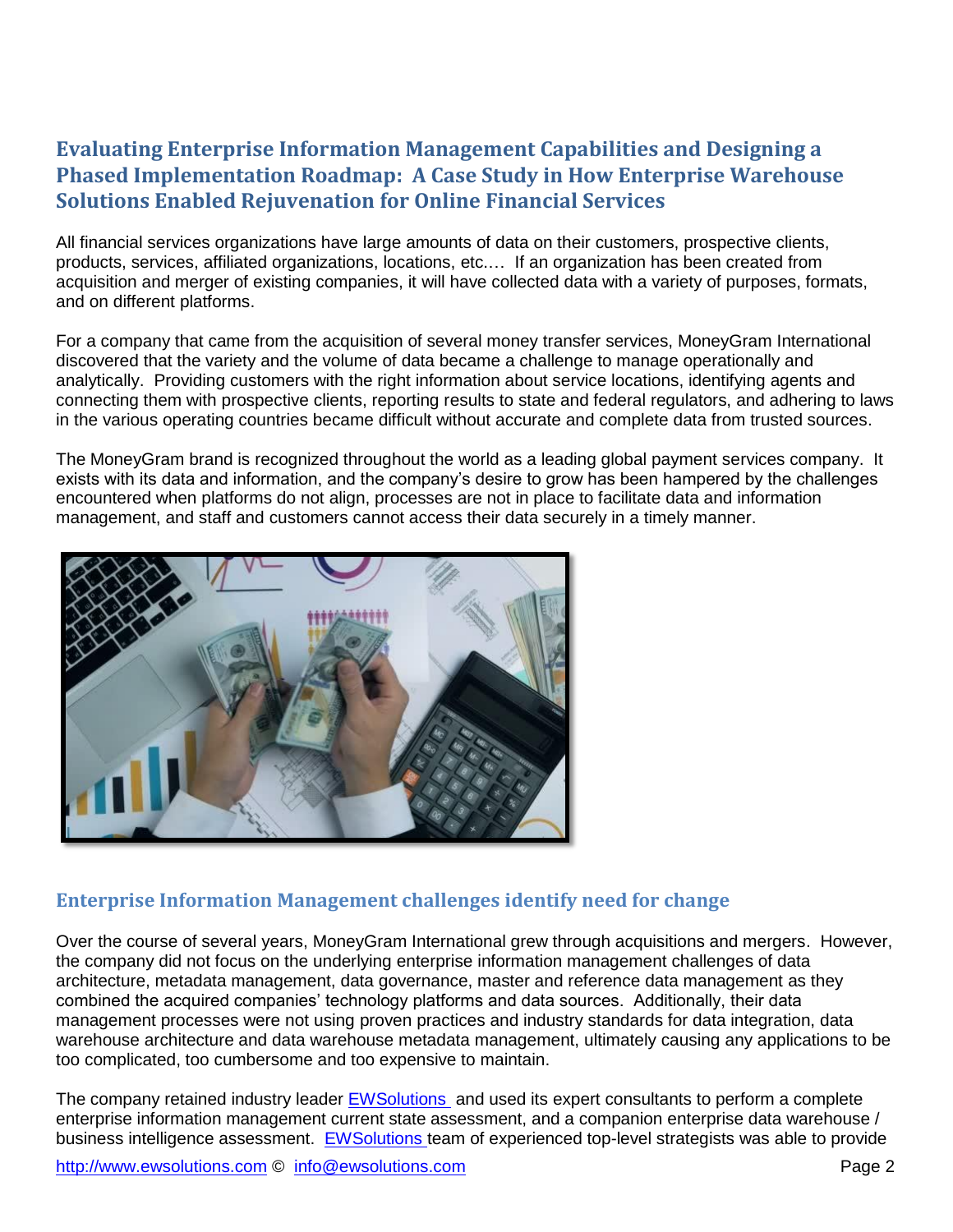MoneyGram with exemplary advice, guidance, planning and execution strategies and recommendations for improvement in all areas of EIM (data governance, master and reference data management, data architecture, metadata management, data integration, data quality management, data security, database operations, etc). [EWSolutions](http://www.ewsolutions.com/) performed a comprehensive assessment for the data warehousing and business intelligence, and enterprise architecture at the company concurrently with the EIM assessment.

[EWSolutions](http://www.ewsolutions.com/) evaluated the various logical data models that MoneyGram had developed for their applications, recommended applying best practices and reviewed those recommendations with the data modeling team in detail. [EWSolutions r](http://www.ewsolutions.com/)ecommended the creation of an enterprise information architecture team to organize and coordinate the functions of data and information architecture across the enterprise and manage the flow of data and information in conjunction with the other architectural disciplines.

[EWSolutions](http://www.ewsolutions.com/) created business cases for the establishment of the EIM Program Office and its staffing, the creation of the Data Governance Program and its resource acquisition, and the development of the data quality initiative. In addition, [EWSolutions](http://www.ewsolutions.com/) created the business case for the re-architecture and re-building of the MoneyGram data warehouse.

[EWSolutions a](http://www.ewsolutions.com/)lso performed a data quality management assignment as part of this engagement. The project included the development of data and metadata quality criteria for selected key attributes in each major company subject area, profiling data through automated and manual routines, reviewing results, and developing a series of recommendations based on profiling results. This project was conducted in parallel with the development of a Data Governance Program and the involvement of the existing Data Architecture team.



[EWSolutions c](http://www.ewsolutions.com/)onsultants brought outstanding credentials and dedication to the partnership while also offering:

- Exceptional experience in all facets of enterprise information management assessment and implementation
- Exceptional experience in all areas of data warehousing and business intelligence assessment, architecture, project management and data integration
- Exceptional experience in all areas of data governance strategy development data governance assessment, data governance project management
- Sophisticated interpersonal communication skill for delivering knowledge transfer
- Superior skills in data quality management and data profiling, including criteria development and assessment against criteria - data and metadata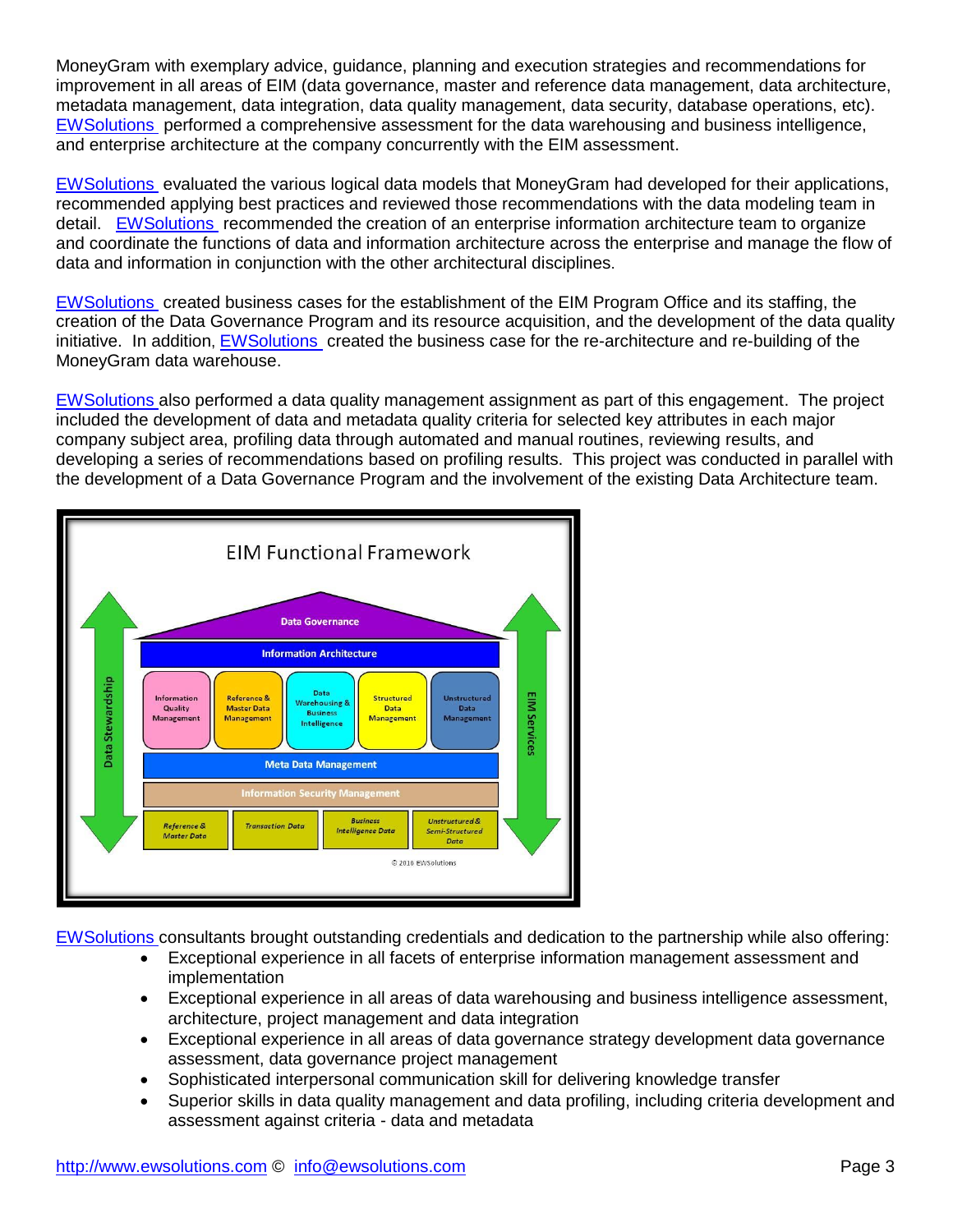- Thorough understanding of enterprise information management best practices and industry standards, especially in the areas of data management strategy, data governance and stewardship, data architecture, metadata management, master and reference data management, data warehousing and business intelligence, and the project management in these areas
- The invaluable ability to view the technology from the business person's perspective

With the superior guidance of [EWSolutions i](http://www.ewsolutions.com/)n EIM and DW/BI assessment, with clearly defined recommendations for improvement and a series of phased implementation roadmaps, MoneyGram was able to plan its new approach to enterprise information management confidently with these clearly defined goals:

- 1. Plan for data governance and implement the plan
- 2. Establish the foundations of enterprise data architecture
- 3. Improve the current state of data usage for business intelligence
- 4. Expand the use of the data warehouse
- 5. Develop a plan for action for improved metadata management
- 6. Develop a plan for data quality management based on results from the data profiling and data quality / metadata quality assessment

Using senior resources from [EWSolutions,](http://www.ewsolutions.com/) the company was able to meet all the defined goals in the specified period.

During the engagement, [EWSolutions e](http://www.ewsolutions.com/)xpertly guided MoneyGram through in its data warehouse / BI efforts with the use of its industry leading  $13^{sm}$  methodology for data warehousing and business intelligence. The assessment team used the methodology for:

- Analysis of  $13<sup>sm</sup>$  against current company data warehousing / business intelligence practices
- Assessment of gaps between company DW/BI practices and industry proven practices in  $13^{sm}$
- Incorporation of  $13<sup>sm</sup>$  stages, phases, activities, templates into the company's DW / BI approach
- Expert guidance for blending  $13^{sm}$  and company approaches into a unified method
- Incorporation of new method into selected DW/BI implementation projects



[http://www.ewsolutions.com](http://www.ewsolutions.com/) © [info@ewsolutions.com](mailto:info@ewsolutions.com) entries and the example of the Page 4 **EWSolutions<sup>'</sup> 13<sup>sm</sup> methodology for Business Intelligence/Data Warehousing (BI/DW) is a highly customizable,** iterative, and workflow-oriented methodology designed to help your organization achieve enterprise BI/DW success effectively. With hundreds of fine-grained tasks with clear objectives, success factors, and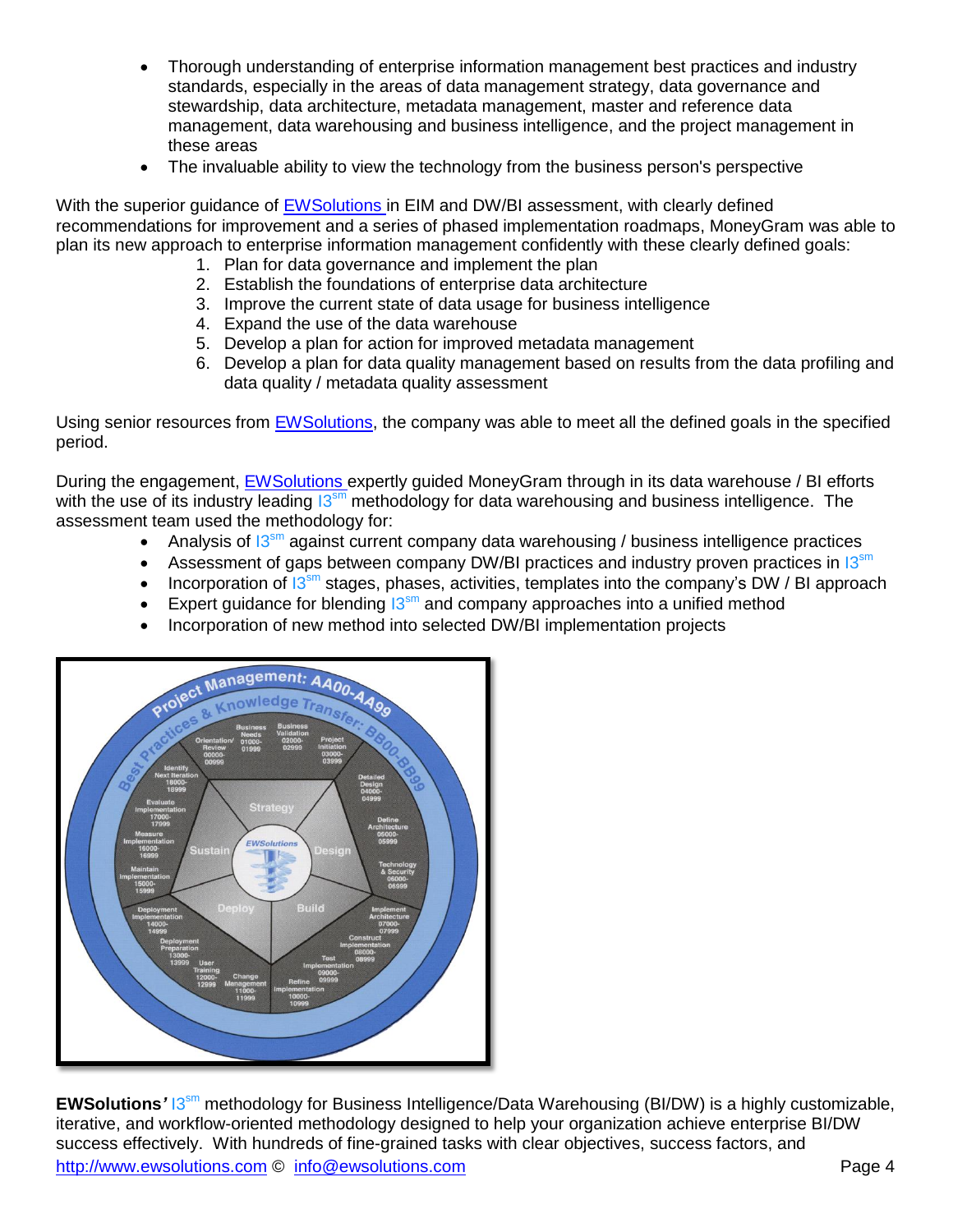responsible parties identified,  $13<sup>sm</sup>$  enables the development of a BI/DW environment with the proper processes, people, and technologies.

The methodology is based on **EWSolutions'** consultants many years of helping clients successfully realize outstanding benefit from their BI /DW efforts. I3sm underscores **EWSolutions'** numerous award-winning efforts and thought-leading practices and supports integration with Enterprise Information Management (EIM), data governance, and managed metadata environment (MME) efforts. 13<sup>sm</sup> is a self-sustaining, iterative, and customizable methodology that helps organizations to realize continuous return on investment (ROI) by identifying new business opportunities, improving efficiencies, and increased data quality through a BI/DW program.

#### **Methodology Critical Points:**

With highly customizable task narratives, templates, and examples,  $13<sup>sm</sup>$  allows any organization to fit the methodology to its efforts, not the other way around. The methodology adds value to a BI/DW program without adding unnecessary complexity or unjustified efforts.

An iterative methodology with overlapping phases and activities,  $13<sup>sm</sup>$  helps an organization anticipate and reduce risks within and across phases, providing strong validation of scope and results, while efficiently utilizing all resources, including time, personnel, funds, and effort.

The 13<sup>sm</sup> workflow provides discipline and manageability to any BI/DW program. A BI/DW program can be very complex – using the  $13<sup>sm</sup>$  methodology breaks the effort into manageable, measurable tasks to know the current state, target state, and next steps. With its clear success criteria and best-practice estimates, the methodology helps an organization achieve discipline and increase visibility to assess progress and identify needed adjustments efficiently and effectively.

### **Assessment, Roadmaps, Implementation Support Provide Foundations for Growth**

The company's senior business community and Information Technology leadership responded favorably to the assessment and roadmaps provided by [EWSolutions.](http://www.ewsolutions.com/) Several new staff were hired to participate in various enterprise information management and data warehousing / business intelligence programs. Enterprise information management and DW/BI visibility was raised significantly at senior and staff levels.

[EWSolutions](http://www.ewsolutions.com/) provided sustained guidance and advice informed by industry standards and proven practices, and led / directed several foundational projects during a critical period for the company.

Additionally, the company achieved significant results guided by [EWSolutions,](http://www.ewsolutions.com/) including:

- Guidance and support for formulating and communicating the concepts and implementation of enterprise information management and its components (data governance, metadata management, master and reference data management, data quality, data integration, etc.) holistically
- Development and refinement of a multi-year enterprise information management improvement and implementation plan
- Consulting to develop a data governance approach based on industry standards and proven practices
- Consulting to support the development of an improved environment for data warehousing and business intelligence, including the adoption of a robust DW/BI methodology

#### **EWSolutions Overview**

[Enterprise Warehouse Solutions](http://www.ewsolutions.com/) (EWSolutions) is comprised of superior strategic and tactical planning analysts who offer federal and commercial clients innovative and authoritative solutions to assist with assessments / strategies in all areas of enterprise data / information management, technology implementation in metadata management, data warehousing (ETL, BI, data and text mining, etc.), business intelligence